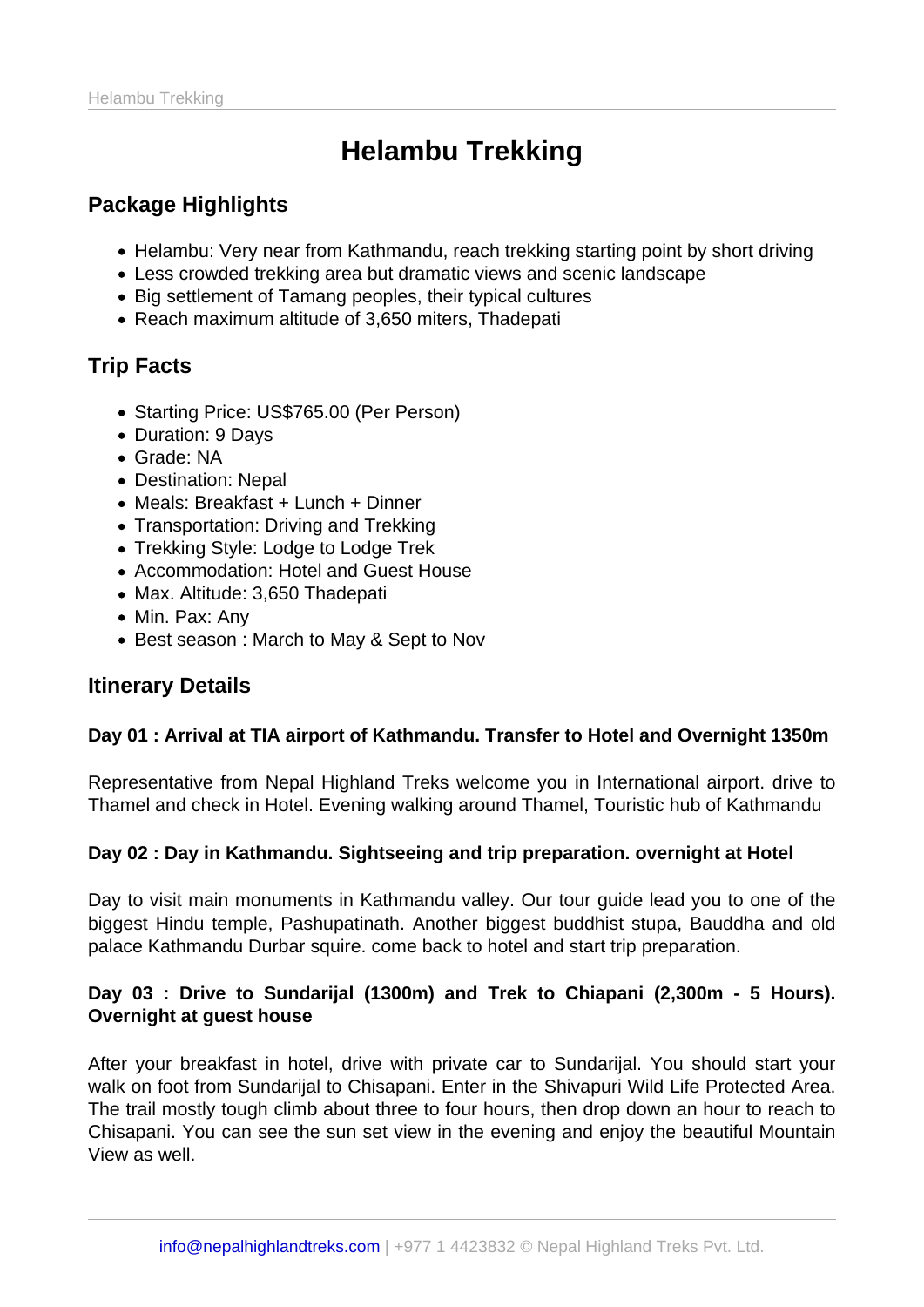Day 04 : Trek from Chisopani to Kutumsang (2446m - 7 Hours) Overnight at tea house

after our breakfast start trekking to Kutumsang. Trekking trail today is mostly ascending via pasture field. Mountain views of Ganesh HImal, Langtag Lirung and Dorjelakpa is clearly view from on the way. Cross big tamang settlement villages Pathi vangyan and **Gulvanjyang** 

Day 05 : Trek Kutumsang to Thadepati (3650m / 6 hours) Overnight at tea house

Trekking trail today is also climbing most of the time. Trail is through dense forest of Rhododendron, National flower of Nepal. We can't get any permanent residential village in between today; it feels that we are in very remote area. Trek continues to Yarin Danda which provides magnificent views of Himalayas. Arrive at Thadepati, enjoy views of both Gosakunda and Helambu region

Day 06 : Trek Thadepati to Tarkeghyang (2560m/6 hours) Overnight at tea house

Trek Thadepati to Tarkeghyang (2560m/6 hours) overnight at tea house Trek start after your breakfast. Starting trail descend until Melamchi Khola and reach Melanchi Gaun. Explore Tamang village, old monasteries. Than trekking trail ascend to Tarkeghyang. There is one of the oldest monastery of this region in this village. Explore big Sherpa village Tarkeghyang, from where best sunrise view can be viewed

Day 07 : Trek Tarkeghyang to Sermathang (2,610m / 3/4 Hours) overnight at tea house

Very easy walking today to reach Sermathang village. low land region including forests, streams, and waterfalls. The trail makes a sweep around the wide valley end between Parachin and the Sherpa village of Gangyul. From Gangyul, we arrive at Sermathang. Discover the village. There is also a Buddhist monastery at the highest point of the village.

Day 08 : Trek to Malemchi Puul Bazaar: Drive back to Kathmandu: 3 hrs trek and 2 hours driving. Overnight at hotel

trekking down to Melanchi Puul Bazar by crossing local villages of variety ethnic group. Take local bus from Melamchi Puul and drive back to Kathmandu. Check in hotel, get fresh. Evening dinner with Nepal Highland Treks team. Share your trekking experience.

Day 09 : Departure

Representative from Nepal Highland Treks take to airport before 3 hours from your flight time. if you get time before this, you can make shopping tour around. You also can choose other sightseeing in Kathmandu valley